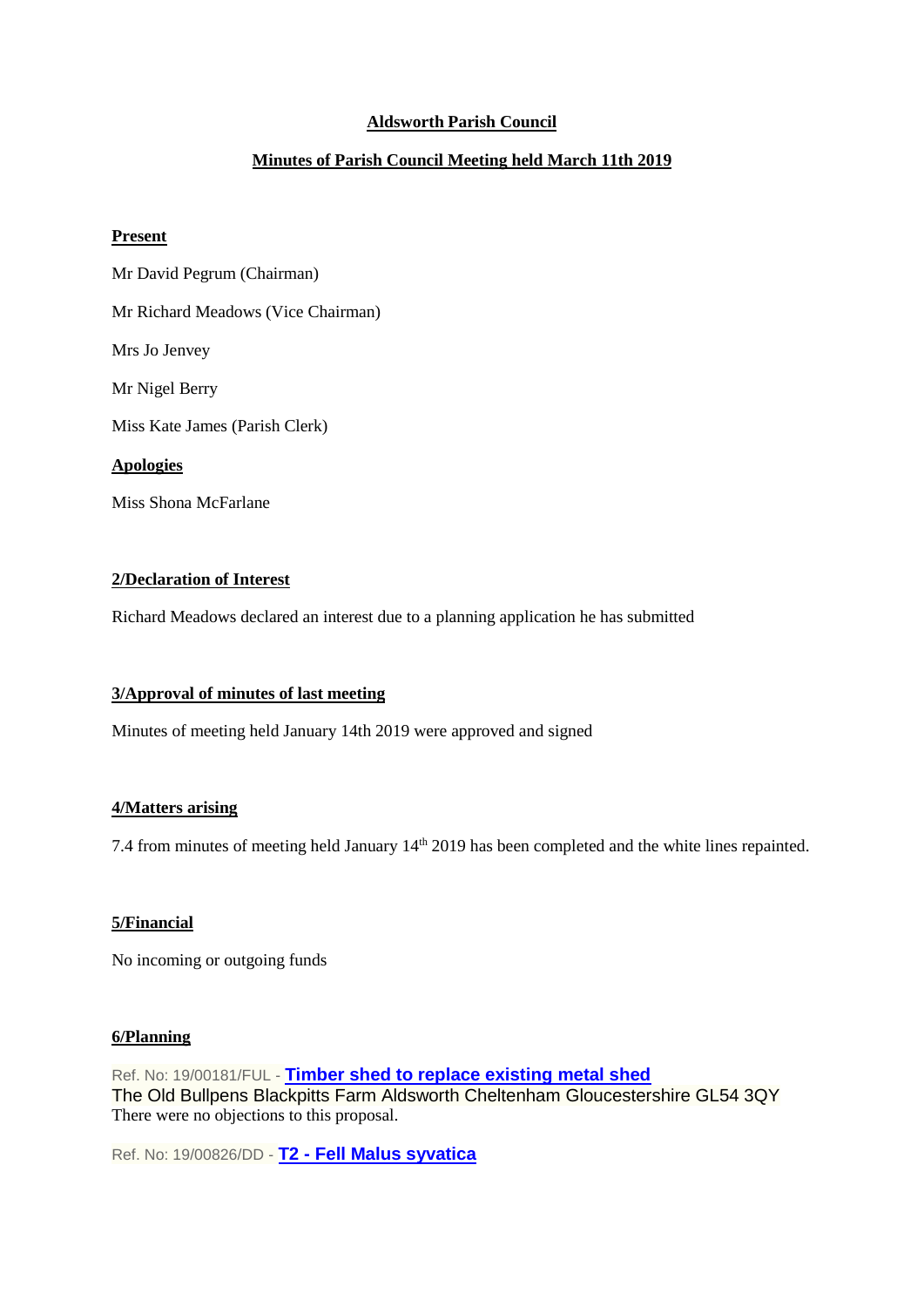# 2 Pear Tree Cottages Aldsworth Cheltenham Gloucestershire GL54 3QZ

There were no objections to this proposal.

# **7/ Any other business**

### **1-B4425 Flooding on the bend to the entrance of the village**

The flooding on the B4425, which occurs following heavy rain, has been reported to Highways. The flooding is on the bend just after the entrance to the village and spreads approximately 4feet across the road – this has been reported to highways due to the danger it poses to road users – the reference number is FS-Case-109924126

# **2 – Speed Gates at the entrance of the village from Cirencester direction**

It has been highlighted to the council that the speed gates at the start of the village are beginning to lean which is making it harder for commuters to see the 50 sign. This has been reported to Highways ref number FS-Case-109925587.

# **3 – Election of New Councillors**

The Chairman would like to remind everyone that elections for the local Parish Council are being held in May. If there is anyone who would like to stand for the Parish Council or you would like more information about standing as a Parish Councillor please contact the Parish Clerk.

Nomination packs for District and Parish elections are now available either from Kate or you can download and print them from the website at:

### <https://www.cotswold.gov.uk/about-the-council/elections/current-future-elections/>

(NB: copies downloaded from our website do not need to be on coloured paper) Anyone wishing to stand as a candidate must submit completed nomination papers to the Returning Officer by no later than 4pm on Wednesday 3 April.

**N.B. All nomination papers MUST BE HAND DELIVERED to the Returning Officer** (Nigel Adams) at the District Council Offices, Trinity Road, Cirencester, GL7 1PX by the deadline (candidates may ask someone else to deliver the papers on their behalf).

A candidate may ask someone else to deliver any or all of the papers on his/her behalf but, ultimately, it is the candidate's responsibility to ensure that all relevant forms are delivered in the correct manner and on time. Where a document is required to be delivered by hand, this can include delivery by a courier.

### **4 – Village Spring Clean**

There will be a village spring clean on Saturday 13<sup>th</sup> April. We invite all villagers to meet at the bus stop at 10 o'clock and help collect litter, gloves, bin bags etc will be supplied but please feel free to bring your own. This will then be followed by coffee and cake in the Sherborne Arms.

# **5 – Thank you**

The Parish Council would like to say a sad goodbye to Shona McFarlane, who is stepping down from the Parish Council after 8 years as a Parish Councillor. The Chairman, on behalf of the Parish